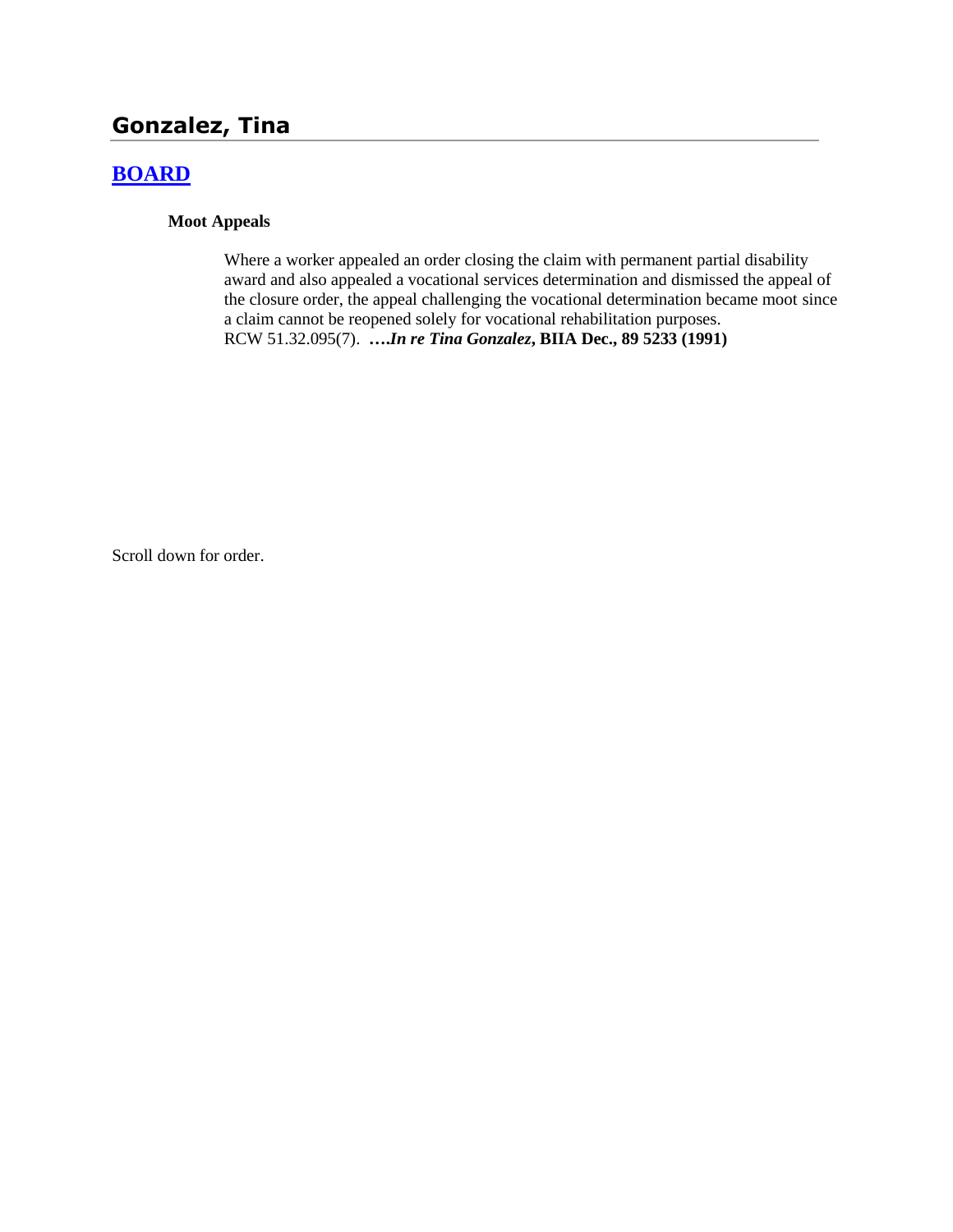### **BEFORE THE BOARD OF INDUSTRIAL INSURANCE APPEALS STATE OF WASHINGTON**

**)**

**IN RE: TINA GONZALEZ ) DOCKET NO. 89 5233**

**CLAIM NO. K-595231 ) DECISION AND ORDER**

APPEARANCES:

Claimant, Tina Gonzalez, by Flynn, Merriman, and Palmer, per Robert D. Merriman and Jay Flynn (formerly Lindsay, Flynn and Merriman, by John N. Lindsay)

Employer, A B Hop Farms, Inc. by Mark Pleak, Bookkeeper

Department of Labor and Industries by Office of the Attorney General, per Sharon M. Brown, Assistant, and Gary McGuire, Paralegal

This is an appeal filed by the claimant on November 16, 1989 from a letter determination of the Director of the Department of Labor and Industries dated September 21, 1989 in which the Director decided that vocational services are not necessary to return Ms. Gonzalez to work, because she "is qualified to work as a safety person and this type of work is in her labor market area." **AFFIRMED**.

## **DECISION**

Pursuant to RCW 51.52.104 and RCW 51.52.106, this matter is before the Board for review and decision on a timely Petition for Review filed by the claimant to a Proposed Decision and Order issued on October 9, 1990 in which the determination of the Director dated September 21, 1989 was affirmed.

We have granted review for a number of reasons. First, the documents relied upon by the Director in making his decision were not clearly made a part of the record. We do so now; the Department file in Claim No. K-595231 is hereby made part of the record in this appeal.

In addition, the Industrial Appeals Judge used an incorrect legal standard for evaluating whether the Director had abused his discretion under RCW 51.32.095. The Proposed Decision and Order implies that the Director's interpretation of the law must be upheld so long as it is reasonable. To the contrary, in Hadley v. Dep't of Labor & Indus., 57 Wn. App. 670, 786 P.2d 817 rev. granted, 115 Wn.2d 1007 (1990), the court concluded that "Absent a showing of manifest unreasonableness, courts must affirm [the Department's discretionary decisions] so long as DLI properly interpreted and applied

1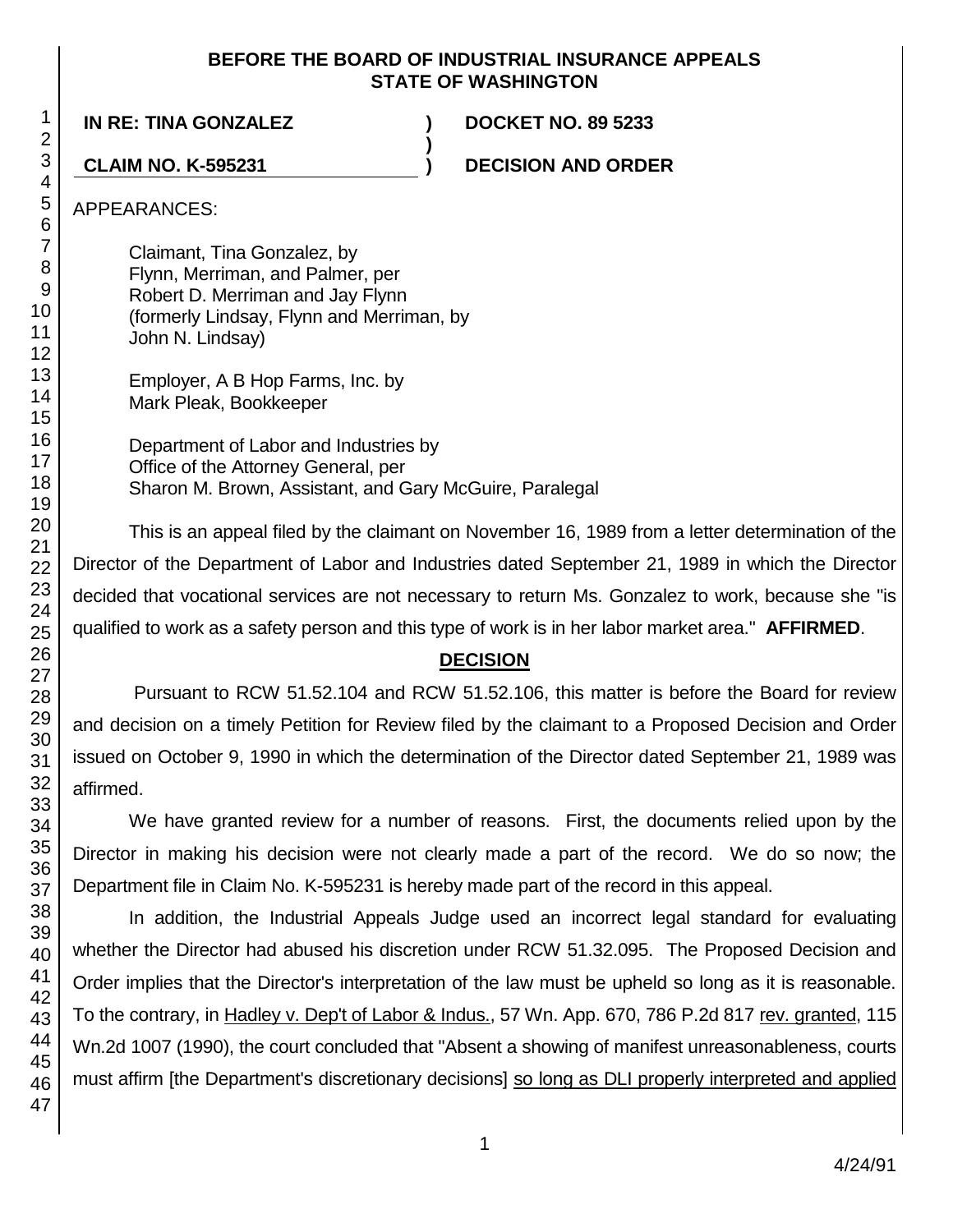applicable law." Hadley, at 674 (Emphasis added). Thus Hadley establishes a two-pronged test. The first question is whether the Department has interpreted the law correctly. Since this is "a pure question of law, it is fully reviewable." Hadley, at 674.

We have also granted review because, while the Industrial Appeals Judge reached the right result, she did so for the wrong reasons. Some background is necessary.

On September 21, 1989 the Director determined that the claimant was not eligible for vocational services. Ms. Gonzalez appealed that determination on November 16, 1989 (Docket No. 89 5233). On September27, 1989, the Department closed the claim with time loss compensation as paid through May 11, 1989 and with a permanent partial disability award equal to 22% of the amputation value of the left arm at any point from below the elbow joint distal to the insertion of the biceps tendon to and including mid-metacarpal amputation of the hand. On October 16, 1989, the claimant appealed that order (Docket No. 89 4634). We have considered the record in Docket No. 89 4634 as part of the record in this appeal. By a letter received at the Board on July 30, 1990, the claimant requested that her appeal from the closure order be dismissed. In response to that request, this Board entered an Order Dismissing Appeal in Docket No. 89 4634 on August 2, 1990.

The Assistant Attorney General representing the Department immediately filed a Motion and Declaration for Summary Judgment of Dismissal in Docket No. 89 5233. She argued that the claimant's appeal from the Director's letter denying vocational services should be dismissed because RCW 51.32.095(7) prohibits the reopening of a claim "solely for vocational rehabilitation purposes." Thus the Assistant Attorney General argued that because of the dismissal of the appeal in Docket No. 89 4634, there was no relief which could be granted in the claimant's appeal from the Director's letter determination in Docket No. 89 5233.

The Industrial Appeals Judge declined to rule on the Assistant Attorney General's motion "as this is a matter which is to be resolved on stipulated facts only." 8/13/90 letter. In the Proposed Decision and Order, the Industrial Appeals Judge merely restated that position. The Proposed Decision and Order then proceeded to focus on the issue of "whether the Director abused his discretion when he decided that claimant was not eligible for vocational services because she was employable as a safety person, and work as a safety person exists in the State of Washington, even though claimant resides in the State of Alabama." PD&O, at 3.

That issue became moot when the claimant dismissed her appeal in Docket No. 89 4634. In dismissing her appeal from the September 27, 1989 Department order closing her claim with time loss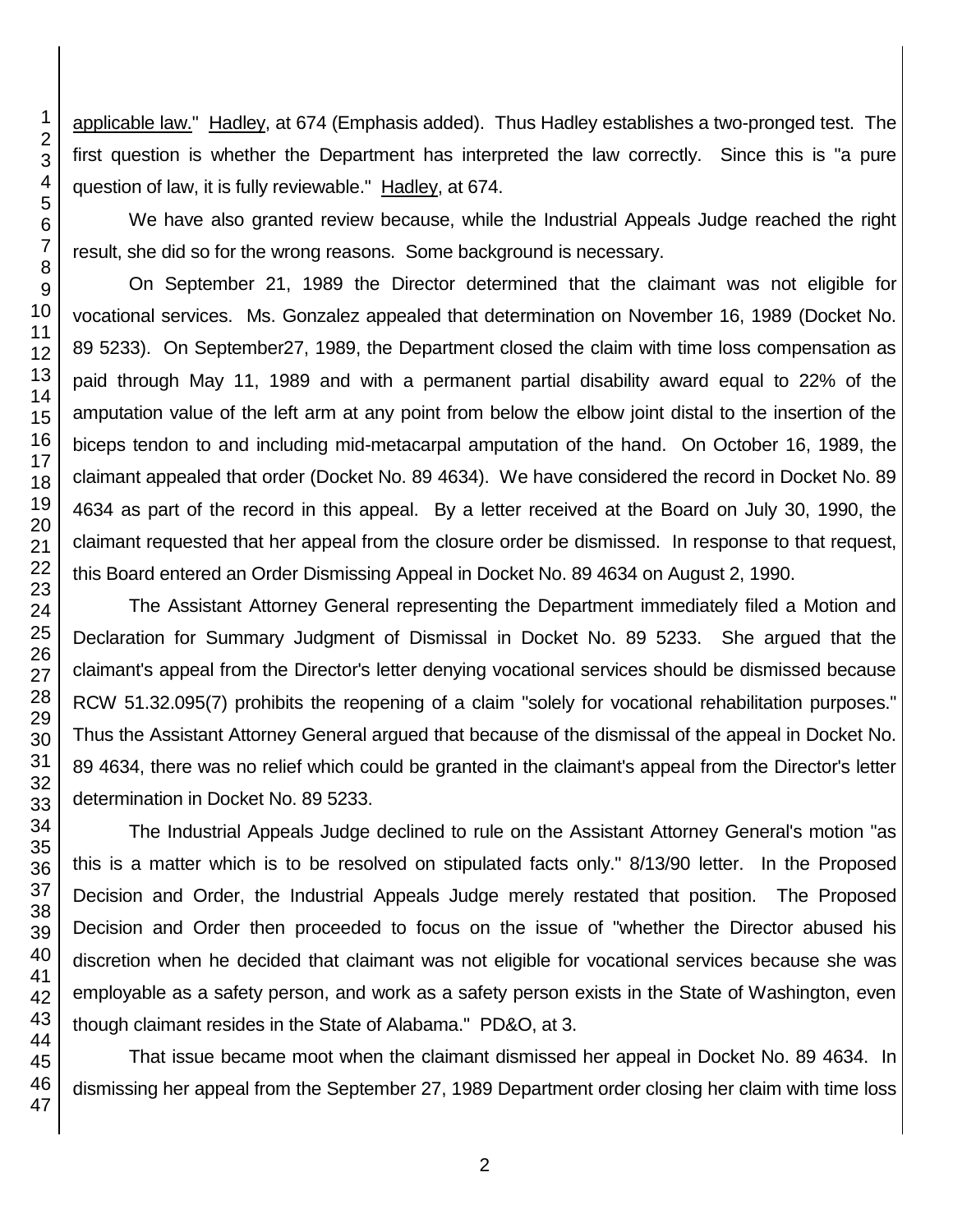compensation as paid through May 11, 1989 and with a permanent partial disability award, Ms. Gonzalez conceded that she was employable from May 12, 1989 on. She has therefore conceded that the Director's September 21, 1989 decision to deny vocational services was correct since she was employable at that time.

Secondly, as the Assistant Attorney General correctly pointed out, under RCW 51.32.095(7) a claim cannot be reopened solely for vocational rehabilitation purposes. Having already agreed that her claim was properly closed on September 27, 1989, the claimant cannot now seek reopening of the claim solely for vocational rehabilitation services.

The Director's letter of September 21, 1989 is therefore correct and must be affirmed.

## **FINDINGS OF FACT**

1. On September 14, 1987, the Department of Labor and Industries received an accident report alleging an injury to the claimant's left ring finger on September 10, 1987, while in the course of her employment with A B Hop Farms, Inc. The claim was accepted and benefits, including time loss compensation, were paid.

On September 21, 1989, the Director issued an employability determination which determined that vocational services were not necessary to assist the claimant to return to work, as she was qualified to work as a safety person.

On November 16, 1989, the claimant filed a notice of appeal with the Board of Industrial Insurance Appeals from the Director's determination of September 21, 1989. On December 18, 1989, the Board issued an order granting the appeal, and assigning it Docket No. 89 5233.

- 2. On May 11, 1989, the Department of Labor and Industries issued a letter to the claimant approving the claimant to do the job of safety person for the claimant's employer at the time of the industrial injury.
- 3. As of May 11, 1989 and thereafter, the claimant was a resident of the State of Alabama.
- 4. On May 19, 1989 the Department terminated time loss compensation with payment through May 11, 1989.
- 5. On June 5, 1989 the claimant protested the May 19, 1989 order.
- 6. On September 27, 1989 the Department issued an order affirming the May 19, 1989 order, and closing the claim with time loss compensation as paid and with a permanent partial disability award equal to 22% of the amputation value of the left arm at any point from below the elbow joint distal to the insertion of the biceps tendon, to and including mid-metacarpal amputation of the hand.